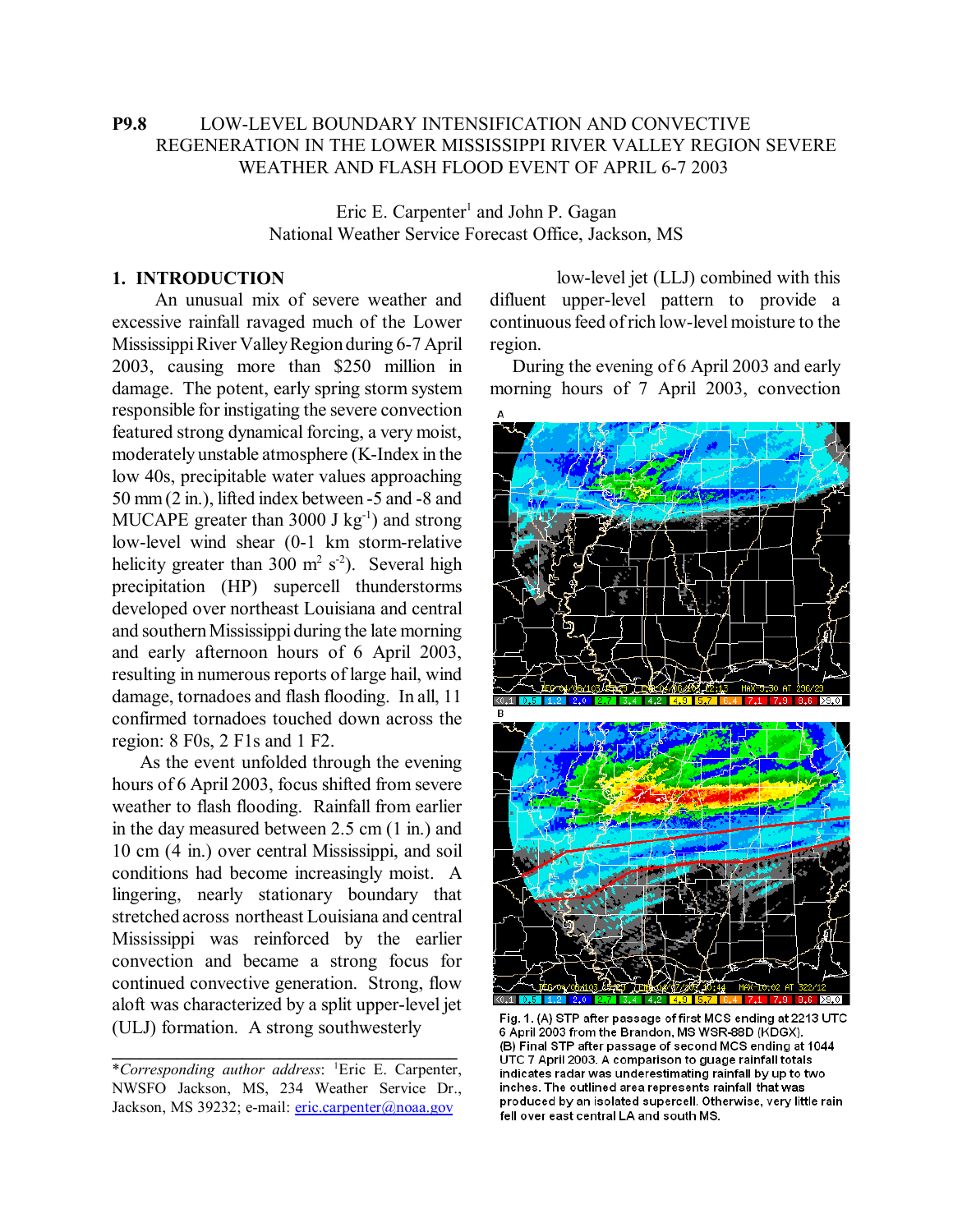continually regenerated over northeast Louisiana and trained over central Mississippi. In excess of 10 cm (4 in.) of rainfall was observed along and just north of Interstate 20 from Tallulah, LA to Jackson and Meridian, MS. By the end of the event, Jackson International Airport reported 21.6 cm (8.5 in) of rainfall, setting the all-time 24-hour rainfall record for the station. In addition, several NWS cooperative stations reported 24-hour rainfall accumulations greater than 25.4 cm (10 in.), with northeastern suburbs of Jackson, MS reporting up to 31 cm (12.2 in.) of rainfall. Such intense rainfall resulted in a top ten crest of 10.8 m (35.3 ft) at the Pearl River at Jackson, MS, and record flooding on the Chickasawhay and Chunky Rivers in east Mississippi. Widespread flash-flooding was reported across much of central Mississippi with several creeks and tributaries inundating populated urban and suburban regions of the Jackson metropolitan area.

 While this spring storm exhibited classic severe thunderstorm characteristics, it is likely to be most remembered for its anomalous rainfall production and subsequent record flooding. It is of great operational significance to determine the meteorological factors that led to the intensification of an apparent low-level mesobeta scale boundary, responsible for focusing intense convective rainfall in a relatively narrow corridor (< 45 km wide) from Tallulah, LA to Jackson and Meridian, MS. (Figs. 1a,b).

# **2. CONVECTIVE INITIATION AND EVOLUTION**

 As a strong mid-tropospheric shortwave trough approached the Lower Mississippi Valley from the west on the morning of 6 April 2003, warm advection increased substantially. 1200 UTC upper air soundings from Lake Charles and Slidell, LA (not shown) indicated that the broad warm sector south of the surface warm front was characterized by rich boundary layer moisture and a strong mid-level capping

inversion  $(\sim 3 \text{ C})$ , above which steep lapse rates existed  $({\sim}8 \text{ C/km})$ .

 At 1200 UTC, the primary surface warm front was analyzed from just north of Monroe, LA to Meridian, MS, with several other diffuse boundaries in the region. By mid morning, the warm front had shifted well to the north, as a strengthening baroclinic zone set up from central Arkansas into northern Mississippi. However, a semblance of a surface boundary remained near the earlier warm front position. This particular boundary marked the northward extent of very rich boundary layer moisture (Td



Fig 2. (A) Composite Reflectivity (CR) product at 0142 UTC 7 April 2003 from Brandon, MS, WSR-88D during the second MCS. (B) Another CR product about 4 hours later. Cell regeneration continued over central MS for several more hours.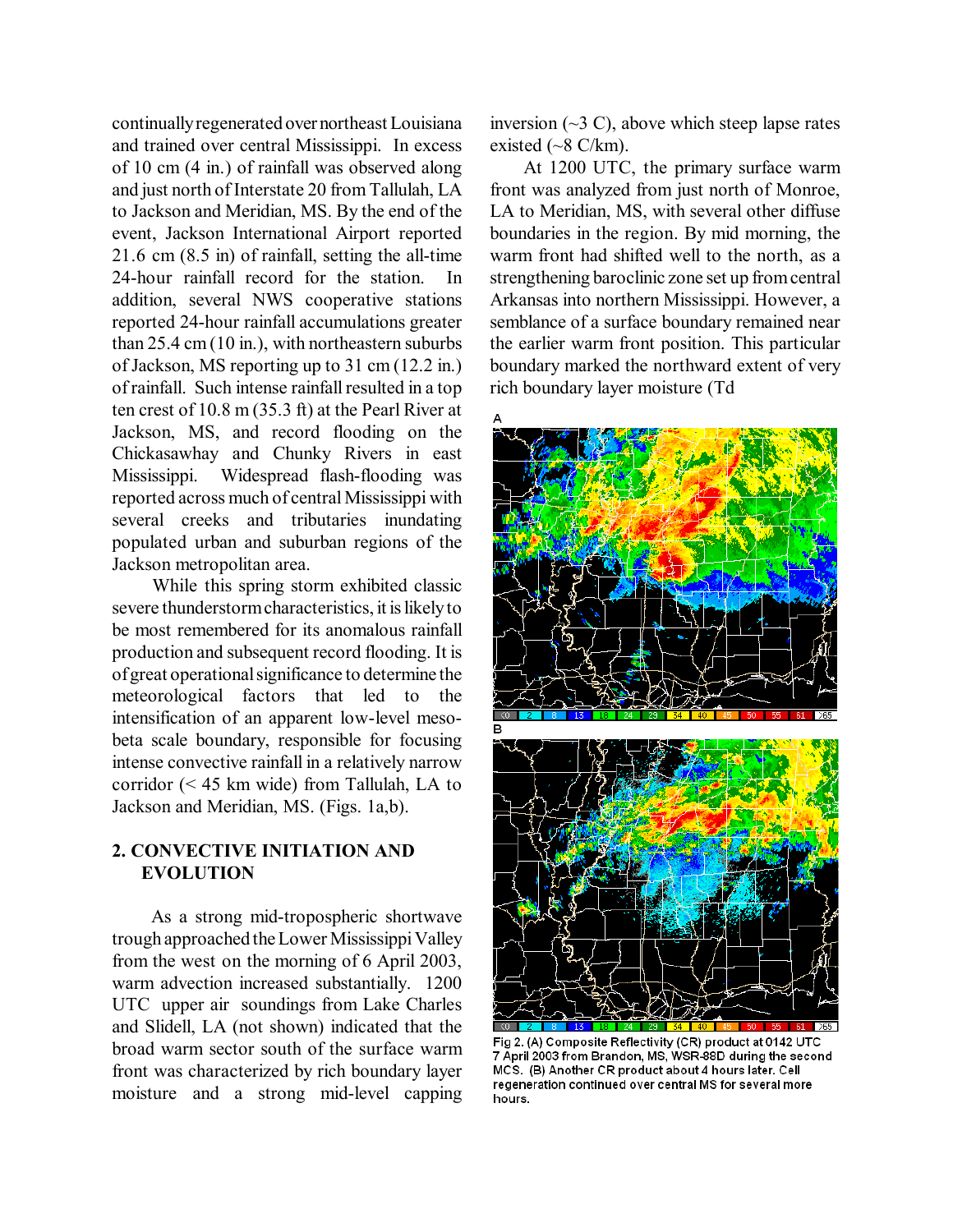

Fig. 3 GOES visible satellite image of first MCS at 1725 UTC 6 April 2003. The red line along the southern edge of the anvil represents the southward extent of heavier rainfall > 2 inches.

> 20 C) that surged northward from the Gulf of Mexico. Elevated convective precipitation developed rapidly over Arkansas where frontal ascent strengthened under an increasingly favorable region of upper level divergence. A cluster of surface-based HP supercells developed in the *warm sector* over northern Louisiana, south of the strengthening warm front, and eventually evolved into a linear mesoscale convective system (MCS) that initially progressed to the east-northeast.

 The MCS motion deviated to the right of the mean 850mb-300mb flow as it moved into Mississippi. The slight southward turn of the propagation of the system was, in part, attributable to the strong positive low-level  $\theta_e$ advection in the Vicksburg to Jackson, MS area (12 deg K from 12 UTC to 16 UTC). Inflow winds into the MCS were intense enough to cause minor damage in Jackson. Rainfall rates of up to 7.6 cm (3 in.) per hour were observed along the path of this MCS, and its east-to-west orientation promoted the training of the HP supercells, resulting in localized flash flooding.

 After the passage of the first MCS, the airmass recovered quickly as stronger synoptic scale forcing developed with the approach of the

primary shortwave trough axis. A second, more persistent MCS (Figs. 2a,b) moved slowly across the region during the overnight hours of 6-7 April, from about 2300 UTC to 1000 UTC. It was this second MCS that produced the bulk of excessive rainfall during this event. Remarkably, the axis of heaviest rainfall from the second MCS was nearly coincident with the area of heavy rainfall from the first MCS. Ultimately, this led to the flash flooding and record river flooding. The goal of this paper is to offer an explanation as to why rainfall from two separate MCSs focused and persisted in the same area.

# **3. BOUNDARY INTENSIFICATION AND CONVECTIVE REGENERATION**

 A weak surface boundary lingered across northeast Louisiana and central Mississippi after the surface warm front shifted north of the region. Two factors led to the strengthening of this boundary: the strong, westerly ULJ observed just to the south of the region of heavy rainfall, and the sharp anvil boundary born from the first MCS.

 In studying the first MCS, it is apparent that the convective pattern was governed by subsidence underneath the ULJ. A strong mid level capping inversion associated with this subsidence resulted in a sharp cut-off in precipitation to the south. Satellite imagery indicates a sharp edge to the southern flank of the anvil cirrus shield (Fig. 3).

 Observed surface and satellite data suggest that an increase in the surface thermal gradient developed along the southern edge of the anvil during the late morning and early afternoon. There is enough evidence in the surface data to imply reduced insolation under the expanding anvil, and strong insolation south of the anvil deck. This resulted in significant differential heating that reinforced the pre-existing low-level boundary. Recent research from Markowski et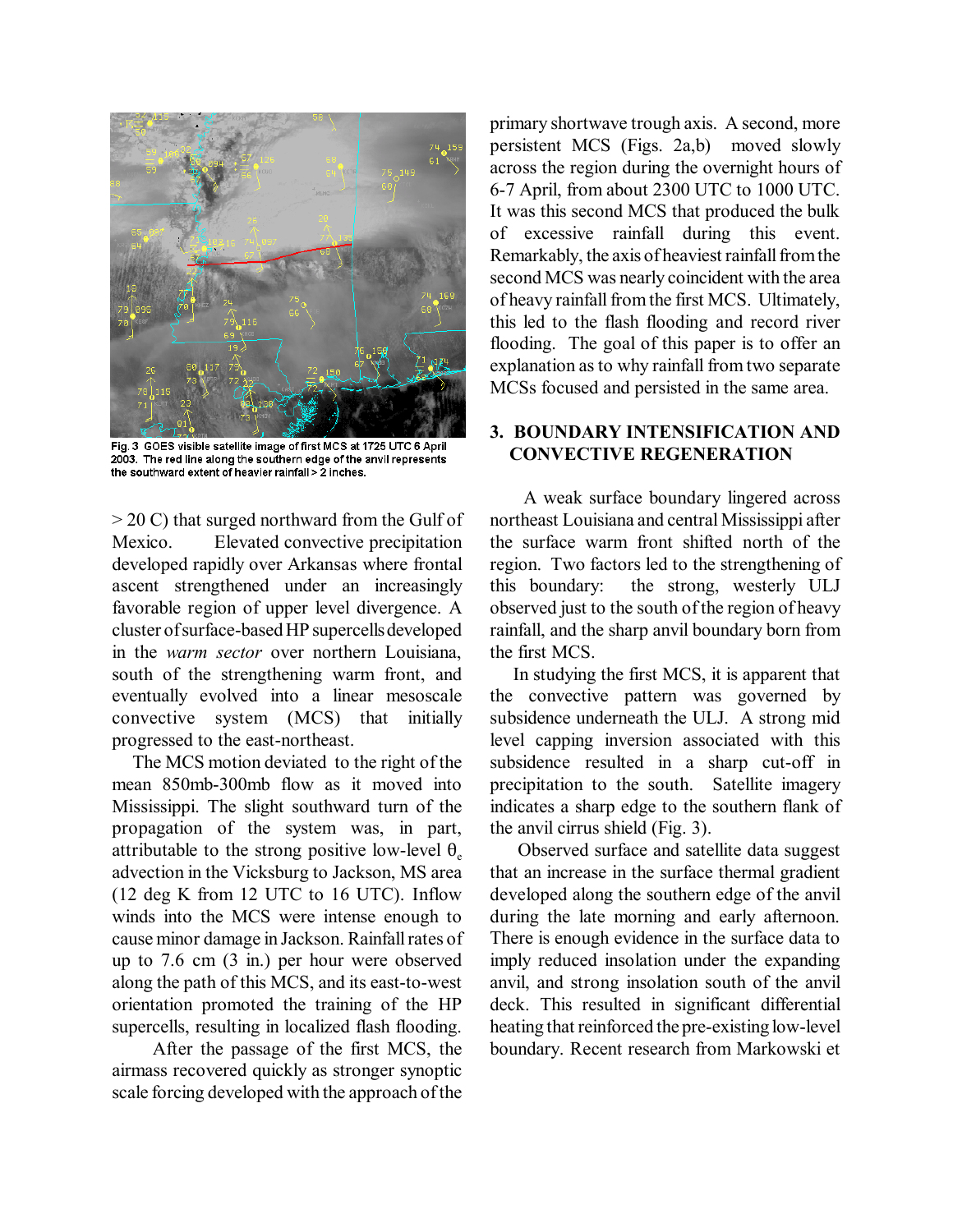al. (1997) discusses similar observations of anvilinduced low-level baroclinicity. In addition, rainfall associated with the convection underneath the anvil shield acted to cool the air over northeast Louisiana and central Mississippi and further intensified the boundary.

 After the first MCS exited the region, the boundary remained in tact. As the primary shortwave trough axis approached during the late afternoon hours, surface winds backed and a second MCS erupted over northeast Louisiana near the western edge of this boundary. This MCS moved slowly east along the boundary during the night, and was responsible for producing the bulk of the heavy rainfall.

Two elements played vital roles in the evolution of this regenerative heavy rainfall event. First, the wind fields throughout the depth of the troposphere became increasingly unidirectional with time as the primary shortwave trough axis approached the Lower Mississippi River Valley. Second, instability and moisture parameters were consistently maximized coincident or just to the west of the region of heavy rainfall ( $LI \sim -5$ , MUCAPE near  $2000$  J kg<sup>-1</sup>, precipitable water near 42 mm (1.65) in.), and K-Index near 40).

 As the flow aloft became increasingly unidirectional with time, regeneration became the preferred mode of MCS propagation. The Vector Method (Corfidi et. al. 1996) indicates that regeneration or backbuilding MCS propagation results when the propagation vector (i.e. the vector opposite the LLJ) opposes the 850-300 mb mean wind vector (i.e. cell motion). The Vector Method plot from 0600 UTC 7 April 2003 (Fig. 4) exemplifies the opposition of the propagation and cell motion vectors.

 Gagan (2001) used the Vector Method to study all types of MCS propagation and found that the propagation of a MCS depends not only on the location and interaction of the LLJ and 850-300 mb mean wind, but also the low-level moisture transport, low-level moisture convergence, and unstable air. If these

# Corfidi Vector Method: Upshear Approximation



parameters are maximized on the rear-flank of the MCS, then regenerative propagation will occur. In this case, we found that the greatest moisture and instability were focused on the western flank of the surface boundary. The west-to-east orientation of the surface boundary, the increasingly capped air to the south of the boundary, and the convective regeneration along the boundary account for the meso-beta scale length of the heavy rainfall band (about 175 km) and the sharp north-south gradient of rainfall accumulation (about 40 km between the maximum rainfall of  $>$  30.5 cm (12 in.) to almost no rainfall).

#### **4. CONCLUSION**

 On 6-7 April 2003, a strong shortwave trough, a strong ULJ pattern, and plenty of moisture and instability came together to produce a major flash flood and river flood event over portions of northeast Louisiana and central Mississippi. The synoptic scale environment was